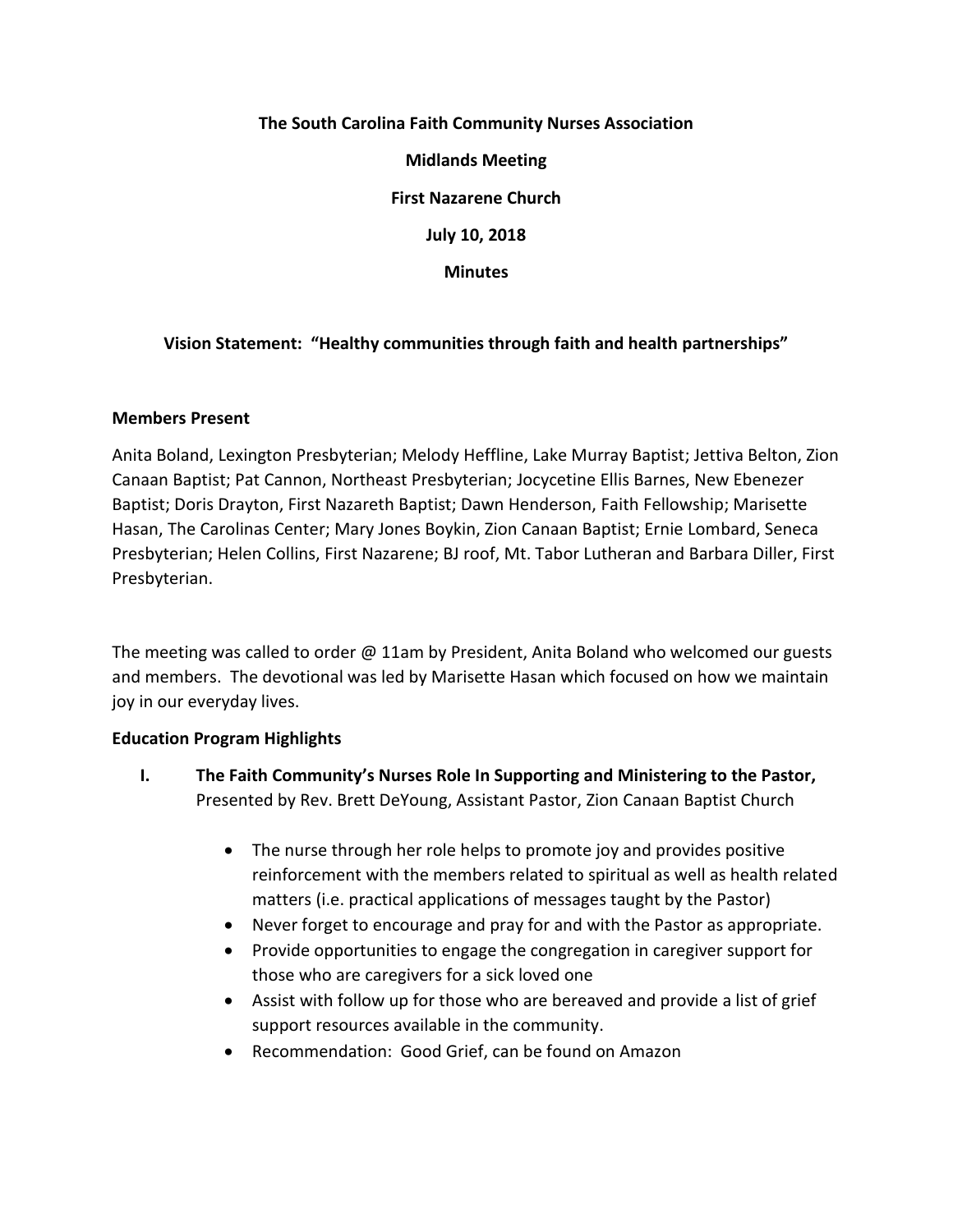- Remember special events to send bereavement cards to the bereaved such as birthday, anniversary, holiday cards, and anniversary card commemorating the date of the loved one's passing.
- II. SC Respite Coalition –Janet Altman, Executive Director

Ms. Altman gave an overview of the Respite Coalition's Mission to provide and encourage communities to be a circle of support for caregivers. She shared her own personal story of how she has now become a caregiver for her mother-in-law and how she realizes more than ever the support needed by caregivers. The SC Respite Coalition receives \$100,000 in funding to provide respite vouchers. These are offered on a first come, first serve basis. Once the funds are exhausted, they have to wait until the new funding cycle begins to issue more vouchers. She stressed the need for creative caregiving support, especially for churches to identify ways they can help support their members who are caring for a chronically ill loved (i.e., sitter service, meal preparation, light housekeeping, yard work, assist with grocery shopping, etc.)

## **Lunch & Networking**

## **III. Approval of the Minutes**-

-Correction was made to the minutes- -Motion to accept the minutes with the stated correction was made by Dawn and seconded by Pat.

# **IV. Treasurer's Report**

- Presented by BJ Roof, Treasurer and received by the members. See attached report.

# **V. Annual Conference Update**

-Annual conference update was given by Anita. The conference will take place on August  $3^{rd}$  @ the SCHA. Registration is coming along slowly. Assignments were reviewed and updated. All those helping with registration are asked to report no later than 8am.

This year's conference slides will be available on the website. We are moving forward with trying to go paperless.

## **VI. Foundations Course**

The fall Foundations course has been cancelled as AnMed is hosting similar course.

Our original foundation course instructors Dawn and Jenny are stepping down as instructors for the future courses. They have been the organizers and instructors for